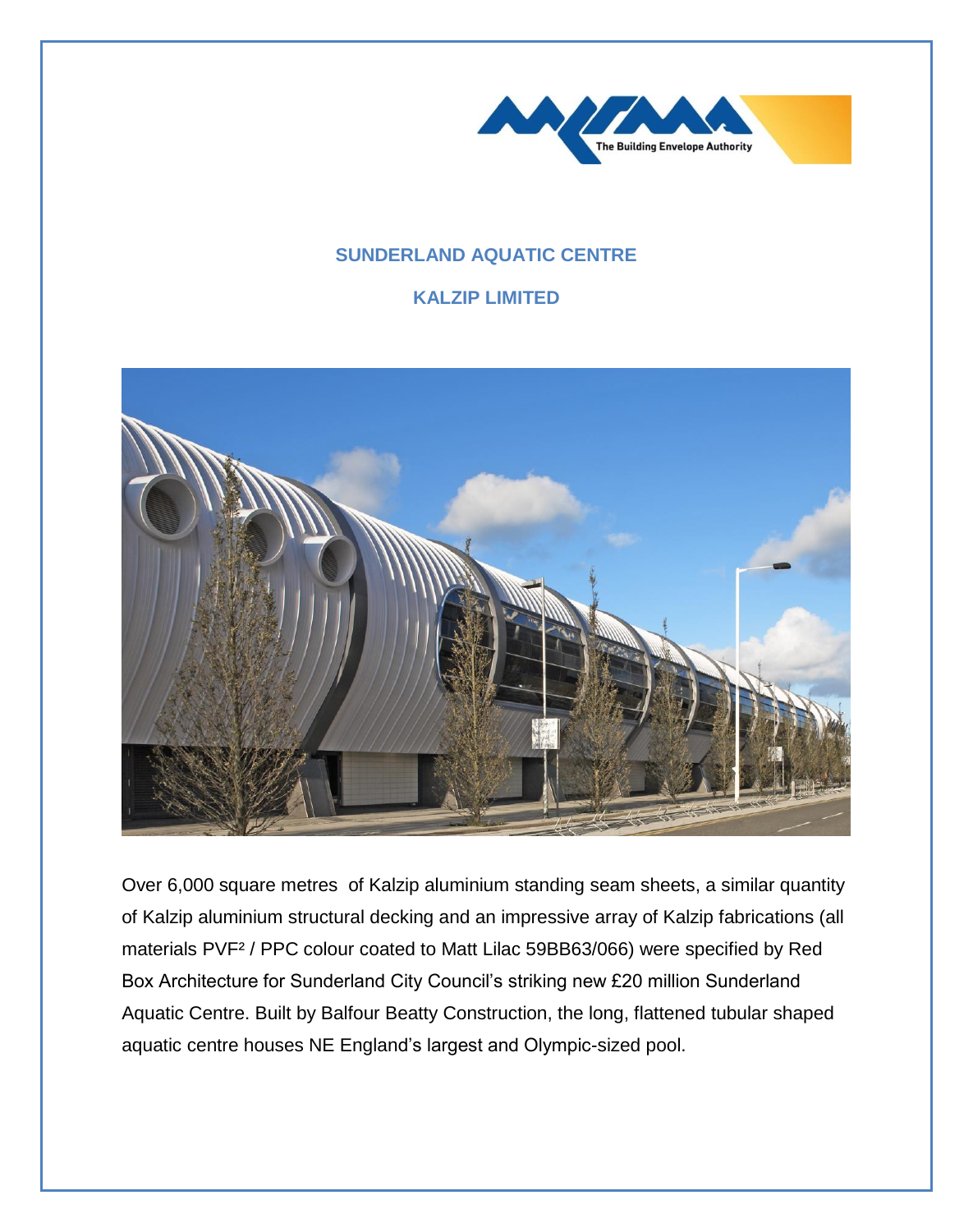"The near coastal location, highly demanding internal environment and ovoid profile meant the building's outer material had to have proven resistance to the elements whilst at the same time being flexible for shaping," said Red Box's technical associate, Stephen Wilson.

"Specially coloured Kalzip was chosen for the external skin which encloses a superinsulated and vapour sealed roofing build-up. We are hoping the building will achieve a BREEAM 'Excellent' rating."

Web-perforated Kalzip aluminium structural decking was specified for the main pool hall to successfully control the significant acoustic problems that invariably affect swimming pools. Supported on 15 pairs of gracefully curved glulam beams that span 52 metres over the pool, the decking sheets themselves span 7.5 metres between the beams with a central support.

SIAC Construction (UK) Ltd installed the Kalzip roofing and decking sheets and all the Kalzip fabrications that include large curved flashings at each end of the building and a series of feature 'portholes' which provide louvered ventilation to the plant room areas. They also installed the Kalzip TPO secret gutter system which runs along the roof's length.

Red Box Architecture was appointed as the architect and lead consultant for the design and construction of Sunderland Aquatic Centre with a brief to create a regional facility accessible to all whilst being a landmark building for the people of Sunderland. In doing so, Red Box Architecture has created one of the country's most environmentally friendly swimming pool complexes - and one that achieves an excellent carbon footprint.

To help avoid thermal problems, the rainwater collection system was kept external to the building by enclosing it in contrastingly coloured feature ribs along the building shell. All the rainwater is collected from the roof and channelled into a 70,000 litre underground tank before being filtered for re-use in the centre's pools.